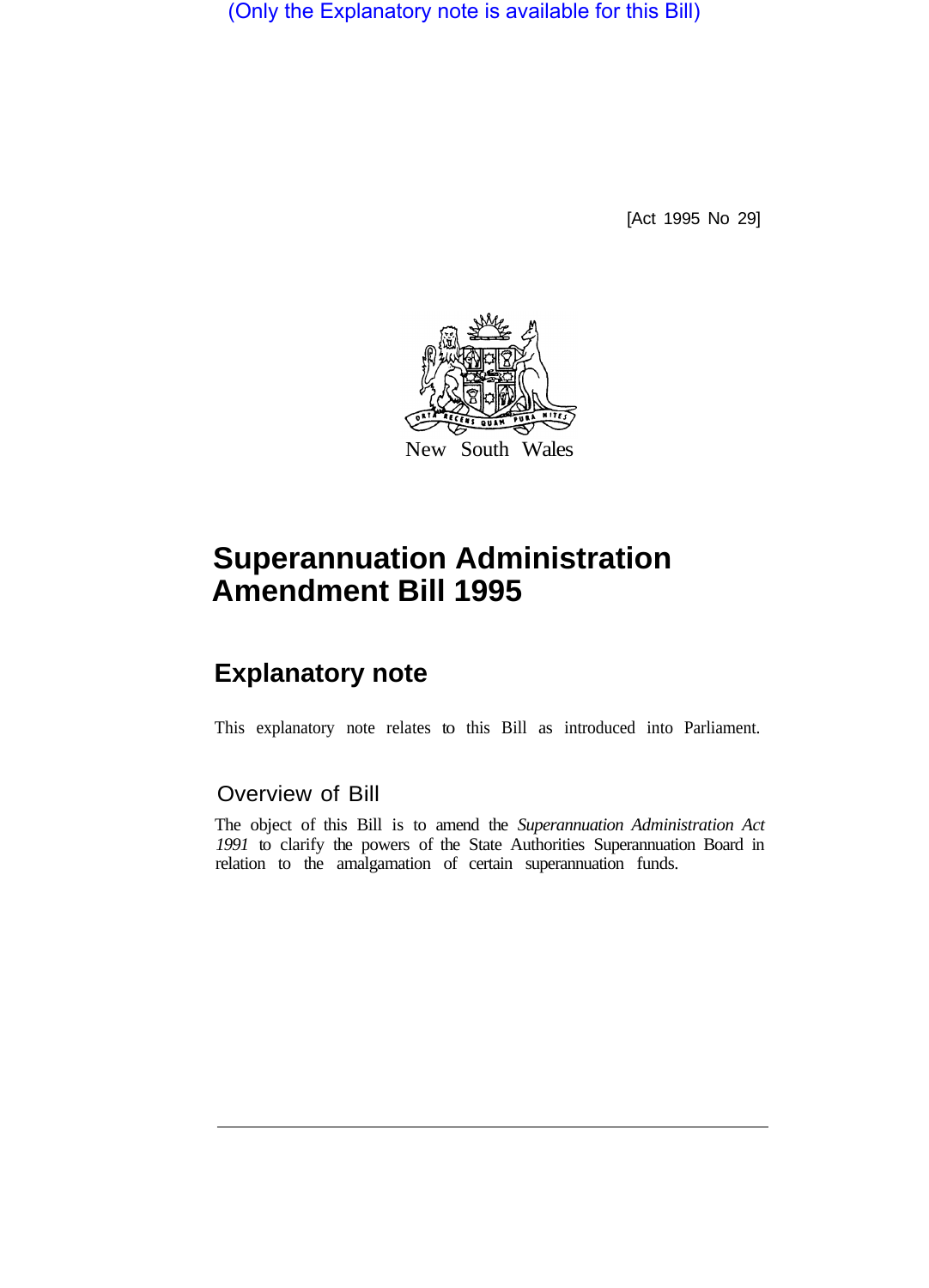Superannuation Administration Amendment Bill 1995 [Act 1995 No 29]

Explanatory note

#### Outline of provisions

**Clause 1** sets out the name (also called the short title) of the proposed Act.

**Clause 2** provides that the proposed Act will commence on the date of assent.

**Clause 3** is a formal provision that gives effect to the Schedule of amendments to the *Superannuation Administration Act 1991.* 

#### **Schedule 1 Amendments**

**Schedule 1 (1)** amends section 20 of the Act to enable the Board to amalgamate any of the superannuation funds set up under the following legislation (the associated superannuation funds) into one fund:

Police Regulation (Superannuation) Act 1906

Superannuation Act 1916

Local Government and Other Authorities (Superannuation) Act 1927

Transport Employees Retirement Benefits Act 1967

New South Wales Retirement Benefits Act 1972

Public Authorities Superannuation Act 1985

State Public Service Superannuation Act 1985

State Authorities Superannuation Act 1987

State Authorities Non-contributory Superannuation Act 1987

First State Superannuation Act 1992

other declared legislation establishing superannuation schemes for Crown employees or employees of public or local authorities.

**Schedule 1 (2)** amends section 20 to provide that the Board can amalgamate any of 'the associated superannuation funds into one fund. (Currently section 20 provides that the Board can treat 2 or more associated superannuation funds as one fund for specified purposes.)

The Board is to keep separate accounts in the amalgamated fund for the superannuation schemes concerned and references to the associated superannuation funds are to be read as references to the parts of the amalgamated fund maintained for the purposes of those schemes. The Board may also re-establish an associated superannuation fund.